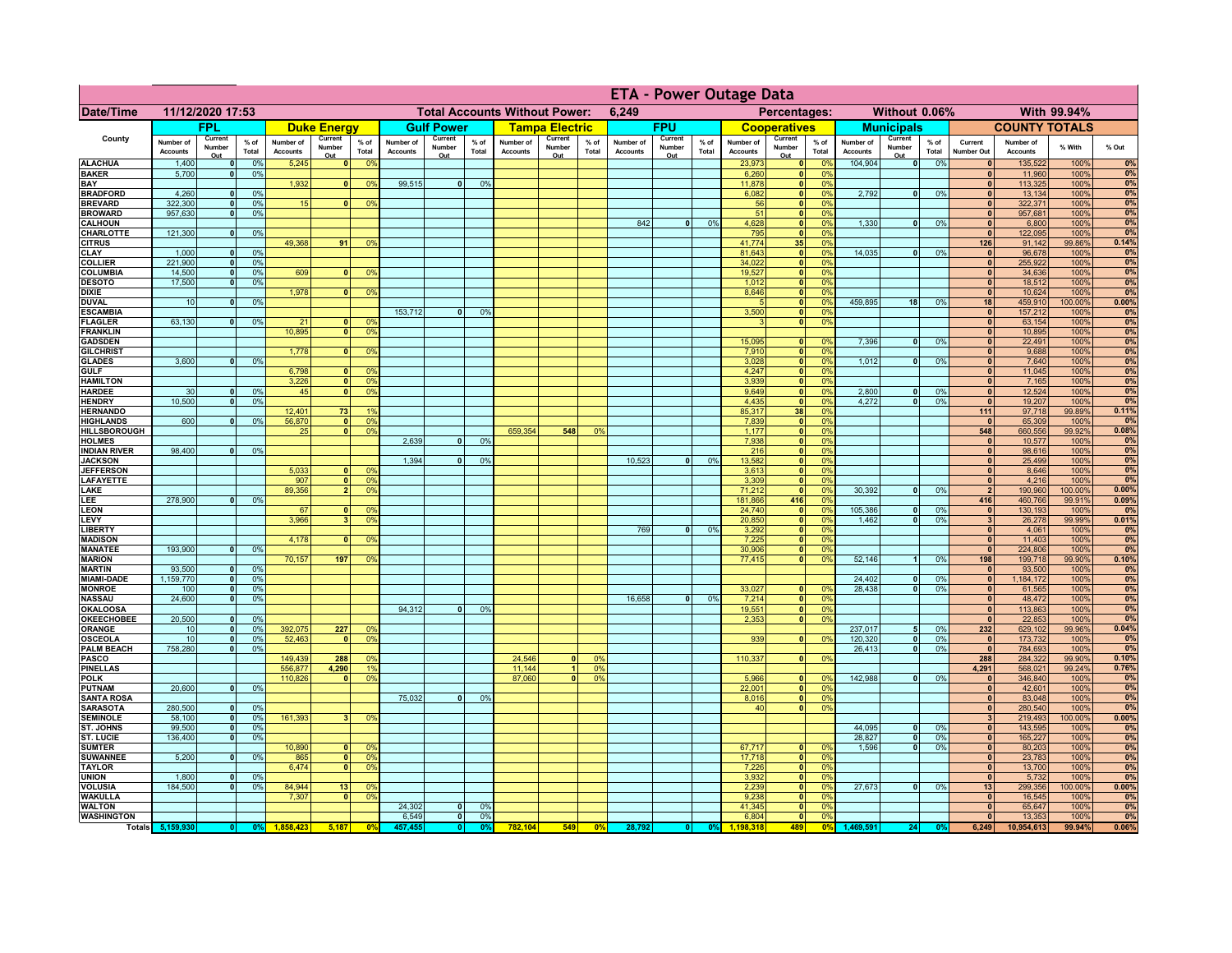## 11/12/2020 5:54 PM ETA



| <b>Power Provider</b>                              | <b>County</b>    | <b>Number of Customers</b> | <b>Current Number Out</b> | <b>Outage Percentage</b> | <b>Estimated Restore Time</b> |
|----------------------------------------------------|------------------|----------------------------|---------------------------|--------------------------|-------------------------------|
| <b>Duke Energy</b>                                 | <b>PINELLAS</b>  | 556,877                    | 4,290                     | 0.77%                    | <b>TBD</b>                    |
| Tampa Electric Company                             | HILLSBOROUGH     | 659,354                    | 548                       | 0.08%                    | $24$                          |
| Lee County Electric Cooperative                    | <b>LEE</b>       | 181,866                    | 416                       | 0.23%                    | <b>TBD</b>                    |
| Duke Energy                                        | PASCO            | 149,439                    | 288                       | 0.19%                    | <b>TBD</b>                    |
| <b>Duke Energy</b>                                 | <b>ORANGE</b>    | 392,075                    | 227                       | 0.06%                    | <b>TBD</b>                    |
| Duke Energy                                        | <b>MARION</b>    | 70,157                     | 197                       | 0.28%                    | <b>TBD</b>                    |
| <b>Duke Energy</b>                                 | <b>CITRUS</b>    | 49,368                     | 91                        | 0.18%                    | <b>TBD</b>                    |
| Duke Energy                                        | <b>HERNANDO</b>  | 12,401                     | 73                        | 0.59%                    | <b>TBD</b>                    |
| Withlacoochee River Electric Cooperative, Inc.     | <b>HERNANDO</b>  | 85,130                     | 38                        | 0.04%                    | <b>TBD</b>                    |
| Withlacoochee River Electric Cooperative, Inc.     | <b>CITRUS</b>    | 26,118                     | 35                        | 0.13%                    | TBD                           |
| Jacksonville (JEA)                                 | <b>DUVAL</b>     | 440,938                    | 18                        | 0.00%                    | <b>TBD</b>                    |
| Duke Energy                                        | <b>VOLUSIA</b>   | 84,944                     | 13                        | 0.02%                    | <b>TBD</b>                    |
| Orlando (Orlando Utilities Commission - OUC)       | ORANGE           | 221,950                    | 5                         | 0.00%                    | <b>TBD</b>                    |
| Duke Energy                                        | LEVY             |                            | 3                         |                          | TBD                           |
|                                                    | <b>SEMINOLE</b>  | 3,966                      | $\mathsf 3$               | 0.08%                    | <b>TBD</b>                    |
| <b>Duke Energy</b>                                 | LAKE             | 161,393                    | $\overline{2}$            | 0.00%                    | <b>TBD</b>                    |
| Duke Energy                                        | <b>MARION</b>    | 89,356                     | $\mathbf 1$               | 0.00%<br>0.00%           | <b>TBD</b>                    |
| Ocala (Ocala Electric Utility)                     |                  | 52,146                     |                           |                          |                               |
| Tampa Electric Company                             | PINELLAS         | 11,144                     | $\mathbf{1}$              | 0.01%                    | $24$                          |
| Central Florida Electric Cooperative               | <b>ALACHUA</b>   | 918                        | $\mathsf 0$               | 0.00%                    | <b>TBD</b>                    |
| City of Alachua                                    | <b>ALACHUA</b>   | 4,506                      | $\mathbf 0$               | 0.00%                    | <b>TBD</b>                    |
| City of Newberry                                   | <b>ALACHUA</b>   | 1,898                      | $\mathsf 0$               | 0.00%                    | <b>TBD</b>                    |
| Clay Electric Cooperative                          | <b>ALACHUA</b>   | 23,055                     | $\mathbf 0$               | 0.00%                    | TBD                           |
| <b>Duke Energy</b>                                 | <b>ALACHUA</b>   | 5,245                      | $\mathbf 0$               | 0.00%                    | <b>TBD</b>                    |
| Florida Power and Light Company                    | <b>ALACHUA</b>   | 1,400                      | $\mathbf 0$               | 0.00%                    | TBD                           |
| Gainesville (Gainesville Regional Utilities - GRU) | <b>ALACHUA</b>   | 98,500                     | $\mathbf 0$               | 0.00%                    | <b>TBD</b>                    |
| Clay Electric Cooperative                          | <b>BAKER</b>     | 2,582                      | $\mathbf 0$               | 0.00%                    | TBD                           |
| Florida Power and Light Company                    | <b>BAKER</b>     | 5,700                      | $\mathbf 0$               | 0.00%                    | <b>TBD</b>                    |
| Okefenoke Rural Electric Membership Corporation    | <b>BAKER</b>     | 3,678                      | $\mathbf 0$               | 0.00%                    | TBD                           |
| <b>Duke Energy</b>                                 | BAY              | 1,932                      | $\mathsf 0$               | 0.00%                    | <b>TBD</b>                    |
| Gulf Coast Electric Cooperative, Inc.              | BAY              | 11,878                     | $\mathbf 0$               | 0.00%                    | TBD                           |
| <b>Gulf Power Company</b>                          | BAY              | 99,515                     | $\mathsf 0$               | 0.00%                    | Restored                      |
| City of Starke                                     | <b>BRADFORD</b>  | 2,792                      | $\mathbf 0$               | 0.00%                    | <b>TBD</b>                    |
| Clay Electric Cooperative                          | <b>BRADFORD</b>  | 6,082                      | $\mathsf 0$               | 0.00%                    | <b>TBD</b>                    |
| Florida Power and Light Company                    | <b>BRADFORD</b>  | 4,260                      | $\mathbf 0$               | 0.00%                    | TBD                           |
| <b>Duke Energy</b>                                 | <b>BREVARD</b>   | 15                         | $\mathsf 0$               | 0.00%                    | <b>TBD</b>                    |
| Florida Power and Light Company                    | <b>BREVARD</b>   | 322,300                    | $\mathsf 0$               | 0.00%                    | TBD                           |
| Peace River Electric Cooperative, Inc.             | <b>BREVARD</b>   | 56                         | $\mathsf 0$               | 0.00%                    | <b>TBD</b>                    |
| Florida Power and Light Company                    | <b>BROWARD</b>   | 957,630                    | $\mathbf 0$               | 0.00%                    | TBD                           |
| Lee County Electric Cooperative                    | <b>BROWARD</b>   | 51                         | $\mathsf 0$               | 0.00%                    | <b>TBD</b>                    |
| City of Blountstown                                | CALHOUN          | 1,330                      | $\mathsf 0$               | 0.00%                    | TBD                           |
| Florida Public Utilities Corporation               | CALHOUN          | 842                        | $\mathsf 0$               | 0.00%                    | Restored                      |
| Gulf Coast Electric Cooperative, Inc.              | CALHOUN          | 1,793                      | $\mathsf 0$               | 0.00%                    | TBD                           |
| West Florida Electric Cooperative, Inc.            | CALHOUN          | 2,835                      | $\mathsf 0$               | 0.00%                    | <b>TBD</b>                    |
| Florida Power and Light Company                    | CHARLOTTE        | 121,300                    | $\mathbf 0$               | 0.00%                    | TBD                           |
| Lee County Electric Cooperative                    | <b>CHARLOTTE</b> | 795                        | $\mathsf 0$               | 0.00%                    | <b>TBD</b>                    |
| Sumter Electric Cooperative, Inc.                  | <b>CITRUS</b>    | 15,656                     | $\mathbf 0$               | 0.00%                    | TBD                           |
| Clay Electric Cooperative                          | <b>CLAY</b>      | 81,643                     | $\pmb{0}$                 | 0.00%                    | <b>TBD</b>                    |
| Florida Power and Light Company                    | <b>CLAY</b>      | 1,000                      | $\mathbf 0$               | 0.00%                    | TBD                           |
| <b>Green Cove Springs Electric</b>                 | <b>CLAY</b>      | 4,041                      | $\mathsf 0$               | 0.00%                    | <b>TBD</b>                    |
| Jacksonville (JEA)                                 | CLAY             | 9,994                      | 0                         | 0.00%                    | TBD                           |
| Florida Power and Light Company                    | <b>COLLIER</b>   | 221,900                    | $\mathsf 0$               | 0.00%                    | <b>TBD</b>                    |
| Lee County Electric Cooperative                    | <b>COLLIER</b>   | 34,022                     | $\mathsf 0$               | 0.00%                    | TBD                           |
| Clay Electric Cooperative                          | <b>COLUMBIA</b>  | 17,543                     | $\mathsf{O}\xspace$       | 0.00%                    | <b>TBD</b>                    |
| Duke Energy                                        | COLUMBIA         | 609                        | $\mathsf 0$               | 0.00%                    | TBD                           |
| Florida Power and Light Company                    | <b>COLUMBIA</b>  | 14,500                     | $\mathsf 0$               | 0.00%                    | <b>TBD</b>                    |
| Suwannee Valley Electric Cooperative, Inc.         | COLUMBIA         | 1,984                      | $\mathsf 0$               | 0.00%                    | TBD                           |
| Florida Power and Light Company                    | <b>DESOTO</b>    | 17,500                     | $\mathbf 0$               | 0.00%                    | <b>TBD</b>                    |
| Peace River Electric Cooperative, Inc.             | <b>DESOTO</b>    | 1,012                      | $\mathsf 0$               | 0.00%                    | TBD                           |
| Central Florida Electric Cooperative               | <b>DIXIE</b>     | 8,025                      | $\mathbf 0$               | 0.00%                    | <b>TBD</b>                    |
| Duke Energy                                        | <b>DIXIE</b>     | 1,978                      | $\mathsf 0$               | 0.00%                    | TBD                           |
| <b>Tri-County Electric Cooperative</b>             | <b>DIXIE</b>     | 621                        | $\mathsf 0$               | 0.00%                    | <b>TBD</b>                    |
| Clay Electric Cooperative                          | <b>DUVAL</b>     | 5                          | $\mathsf 0$               | 0.00%                    | TBD                           |
| Florida Power and Light Company                    | <b>DUVAL</b>     | 10                         | $\mathsf 0$               | 0.00%                    | <b>TBD</b>                    |
| Jacksonville Beach (Beaches Energy Services)       | <b>DUVAL</b>     | 18,957                     | $\mathsf 0$               | 0.00%                    | TBD                           |
| Escambia River Electric Cooperative, Inc.          | <b>ESCAMBIA</b>  | 3,500                      | $\mathbf 0$               | 0.00%                    | <b>TBD</b>                    |
| <b>Gulf Power Company</b>                          | <b>ESCAMBIA</b>  | 153,712                    | $\mathsf 0$               | 0.00%                    | Restored                      |
| Clay Electric Cooperative                          | <b>FLAGLER</b>   | 3                          | $\mathbf 0$               | 0.00%                    | <b>TBD</b>                    |
| Duke Energy                                        | <b>FLAGLER</b>   | 21                         | $\mathbf 0$               | 0.00%                    | TBD                           |
| Florida Power and Light Company                    | <b>FLAGLER</b>   | 63,130                     | $\mathbf 0$               | 0.00%                    | <b>TBD</b>                    |
| Duke Energy                                        | <b>FRANKLIN</b>  | 10,895                     | $\mathbf 0$               | 0.00%                    | TBD                           |
| Chattahoochee Electric                             | GADSDEN          | 1,173                      | $\mathbf 0$               | 0.00%                    | <b>TBD</b>                    |
| City of Havana                                     | GADSDEN          | 1,455                      | 0                         | 0.00%                    | TBD                           |
| City of Quincy                                     | GADSDEN          | 4,768                      | $\pmb{0}$                 | 0.00%                    | <b>TBD</b>                    |
|                                                    |                  |                            |                           |                          |                               |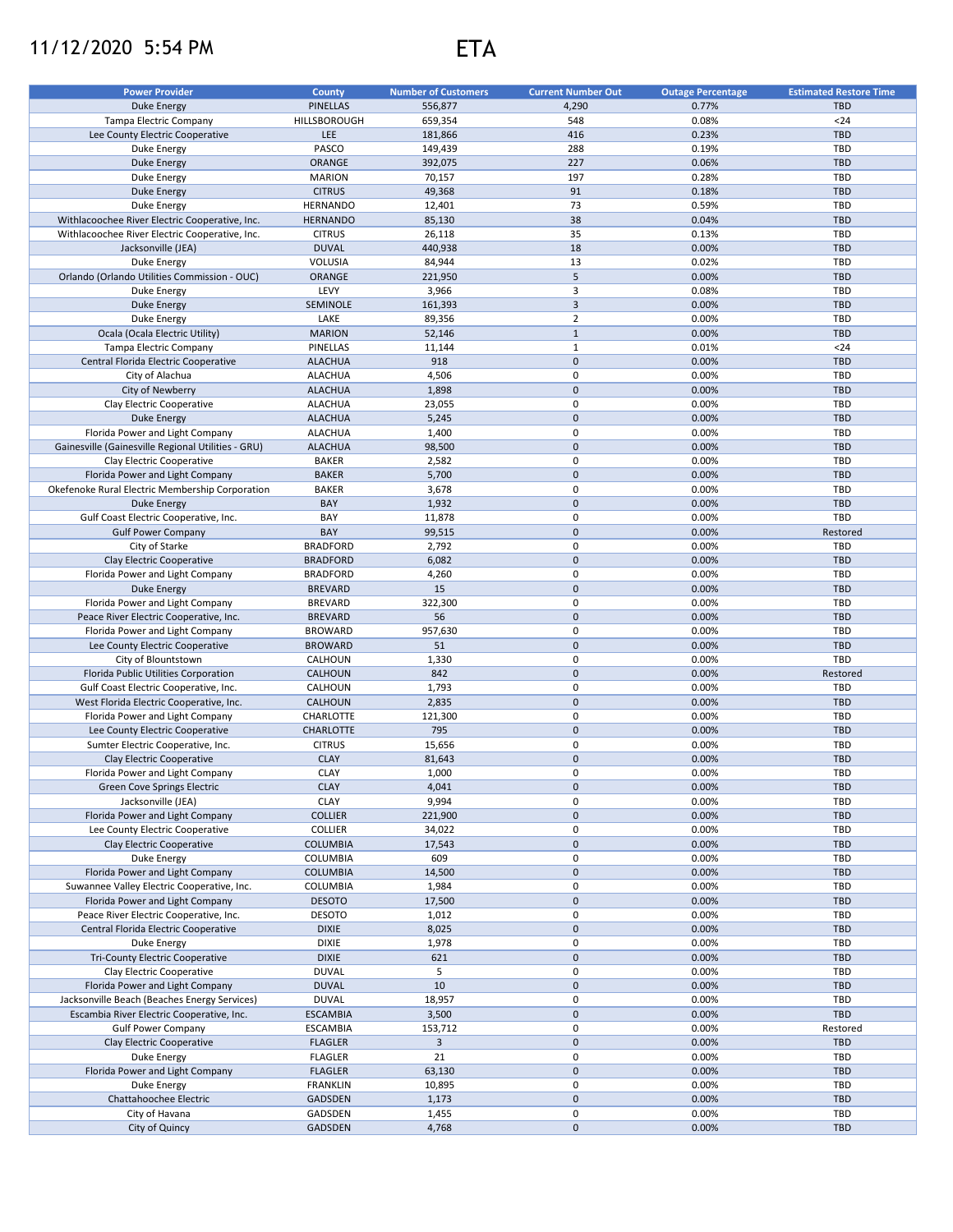## 11/12/2020 5:54 PM ETA



| Talquin Electric Cooperative, Inc.                                                     | GADSDEN                   | 15,095          | 0                   | 0.00%          | TBD        |
|----------------------------------------------------------------------------------------|---------------------------|-----------------|---------------------|----------------|------------|
| Central Florida Electric Cooperative                                                   | <b>GILCHRIST</b>          | 7,906           | 0                   | 0.00%          | <b>TBD</b> |
|                                                                                        |                           |                 |                     |                |            |
| Clay Electric Cooperative                                                              | <b>GILCHRIST</b>          | $\overline{4}$  | 0                   | 0.00%          | TBD        |
| <b>Duke Energy</b>                                                                     | <b>GILCHRIST</b>          | 1,778           | $\mathbf 0$         | 0.00%          | <b>TBD</b> |
|                                                                                        | <b>GLADES</b>             |                 | 0                   | 0.00%          | TBD        |
| City of Moore Haven                                                                    |                           | 1,012           |                     |                |            |
| Florida Power and Light Company                                                        | <b>GLADES</b>             | 3,600           | $\mathbf 0$         | 0.00%          | <b>TBD</b> |
| Glades Electric Cooperative, Inc.                                                      | <b>GLADES</b>             | 3,028           | 0                   | 0.00%          | TBD        |
|                                                                                        |                           |                 |                     |                |            |
| Duke Energy                                                                            | <b>GULF</b>               | 6,798           | 0                   | 0.00%          | <b>TBD</b> |
| Gulf Coast Electric Cooperative, Inc.                                                  | <b>GULF</b>               | 4,247           | 0                   | 0.00%          | TBD        |
| Duke Energy                                                                            | <b>HAMILTON</b>           | 3,226           | 0                   | 0.00%          | <b>TBD</b> |
|                                                                                        |                           |                 |                     |                |            |
| Suwannee Valley Electric Cooperative, Inc.                                             | <b>HAMILTON</b>           | 3,939           | 0                   | 0.00%          | <b>TBD</b> |
| City of Wauchula                                                                       | HARDEE                    | 2,800           | 0                   | 0.00%          | <b>TBD</b> |
| Duke Energy                                                                            | HARDEE                    | 45              | 0                   | 0.00%          | TBD        |
|                                                                                        |                           |                 |                     |                |            |
| Florida Power and Light Company                                                        | HARDEE                    | 30              | 0                   | 0.00%          | <b>TBD</b> |
| Glades Electric Cooperative, Inc.                                                      | HARDEE                    | 0               | 0                   |                | TBD        |
|                                                                                        | <b>HARDEE</b>             | 9,649           | $\mathbf 0$         | 0.00%          | <b>TBD</b> |
| Peace River Electric Cooperative, Inc.                                                 |                           |                 |                     |                |            |
| City of Clewiston                                                                      | <b>HENDRY</b>             | 4,272           | 0                   | 0.00%          | TBD        |
| Florida Power and Light Company                                                        | <b>HENDRY</b>             | 10,500          | $\mathbf 0$         | 0.00%          | <b>TBD</b> |
|                                                                                        |                           |                 |                     |                |            |
| Glades Electric Cooperative, Inc.                                                      | <b>HENDRY</b>             | 3,683           | 0                   | 0.00%          | TBD        |
| Lee County Electric Cooperative                                                        | <b>HENDRY</b>             | 752             | $\mathsf{O}\xspace$ | 0.00%          | <b>TBD</b> |
| Sumter Electric Cooperative, Inc.                                                      | <b>HERNANDO</b>           | 187             | 0                   | 0.00%          | TBD        |
|                                                                                        |                           |                 |                     |                |            |
| <b>Duke Energy</b>                                                                     | <b>HIGHLANDS</b>          | 56,870          | $\mathsf{O}\xspace$ | 0.00%          | <b>TBD</b> |
| Florida Power and Light Company                                                        | <b>HIGHLANDS</b>          | 600             | 0                   | 0.00%          | TBD        |
| Glades Electric Cooperative, Inc.                                                      |                           |                 |                     |                |            |
|                                                                                        | <b>HIGHLANDS</b>          | 7,461           | $\mathbf 0$         | 0.00%          | <b>TBD</b> |
| Peace River Electric Cooperative, Inc.                                                 | <b>HIGHLANDS</b>          | 378             | 0                   | 0.00%          | TBD        |
| Duke Energy                                                                            | HILLSBOROUGH              | 25              | $\mathbf 0$         | 0.00%          | <b>TBD</b> |
|                                                                                        |                           |                 | 0                   |                |            |
| Peace River Electric Cooperative, Inc.                                                 | HILLSBOROUGH              | 1,177           |                     | 0.00%          | TBD        |
| Choctawhatchee Electric Cooperative                                                    | <b>HOLMES</b>             | 321             | $\mathbf 0$         | 0.00%          | <b>TBD</b> |
| <b>Gulf Power Company</b>                                                              | <b>HOLMES</b>             | 2,639           | 0                   | 0.00%          | Restored   |
|                                                                                        |                           |                 |                     |                |            |
| West Florida Electric Cooperative, Inc.                                                | <b>HOLMES</b>             | 7,617           | $\mathbf{0}$        | 0.00%          | <b>TBD</b> |
| City of Vero Beach                                                                     | <b>INDIAN RIVER</b>       | 0               | 0                   |                | TBD        |
| Florida Power and Light Company                                                        | <b>INDIAN RIVER</b>       | 98,400          | $\mathbf 0$         | 0.00%          | <b>TBD</b> |
|                                                                                        |                           |                 |                     |                |            |
| Peace River Electric Cooperative, Inc.                                                 | <b>INDIAN RIVER</b>       | 216             | 0                   | 0.00%          | TBD        |
| Florida Public Utilities Corporation                                                   | <b>JACKSON</b>            | 10,523          | $\mathbf 0$         | 0.00%          | Restored   |
|                                                                                        |                           |                 | 0                   |                | TBD        |
| Gulf Coast Electric Cooperative, Inc.                                                  | <b>JACKSON</b>            | 50              |                     | 0.00%          |            |
| <b>Gulf Power Company</b>                                                              | <b>JACKSON</b>            | 1,394           | 0                   | 0.00%          | Restored   |
| West Florida Electric Cooperative, Inc.                                                | <b>JACKSON</b>            | 13,532          | 0                   | 0.00%          | TBD        |
|                                                                                        |                           |                 |                     |                |            |
| Duke Energy                                                                            | <b>JEFFERSON</b>          | 5,033           | 0                   | 0.00%          | <b>TBD</b> |
| <b>Tri-County Electric Cooperative</b>                                                 | <b>JEFFERSON</b>          | 3,613           | 0                   | 0.00%          | TBD        |
| Central Florida Electric Cooperative                                                   | LAFAYETTE                 | 9               | $\mathbf 0$         | 0.00%          | TBD        |
|                                                                                        |                           |                 |                     |                |            |
| Duke Energy                                                                            | LAFAYETTE                 | 907             | 0                   | 0.00%          | TBD        |
| Suwannee Valley Electric Cooperative, Inc.                                             | LAFAYETTE                 | 3,254           | $\mathbf 0$         | 0.00%          | <b>TBD</b> |
| Tri-County Electric Cooperative                                                        | LAFAYETTE                 | 46              | 0                   | 0.00%          | TBD        |
|                                                                                        |                           |                 |                     |                |            |
| City of Leesburg                                                                       | LAKE                      | 24,500          | $\mathsf{O}\xspace$ | 0.00%          | TBD        |
| City of Mount Dora                                                                     | LAKE                      | 5,892           | 0                   | 0.00%          | TBD        |
|                                                                                        | LAKE                      |                 | $\mathsf{O}\xspace$ |                | <b>TBD</b> |
| Clay Electric Cooperative                                                              |                           | 2,317           |                     | 0.00%          |            |
| Sumter Electric Cooperative, Inc.                                                      | LAKE                      | 68,895          | 0                   | 0.00%          | TBD        |
| Florida Power and Light Company                                                        | <b>LEE</b>                | 278,900         | $\mathbf 0$         | 0.00%          | <b>TBD</b> |
|                                                                                        |                           |                 |                     |                |            |
| City of Tallahassee                                                                    | LEON                      | 105,386         | 0                   | 0.00%          | TBD        |
| <b>Duke Energy</b>                                                                     | <b>LEON</b>               | 67              | $\mathbf 0$         | 0.00%          | <b>TBD</b> |
| Talquin Electric Cooperative, Inc.                                                     | <b>LEON</b>               | 24,740          | 0                   | 0.00%          | TBD        |
|                                                                                        |                           |                 |                     |                |            |
| Central Florida Electric Cooperative                                                   | LEVY                      | 18,470          | 0                   | 0.00%          | TBD        |
| City of Williston                                                                      | LEVY                      | 1,462           | 0                   | 0.00%          | TBD        |
| Clay Electric Cooperative                                                              | LEVY                      |                 | 0                   | 0.00%          | TBD        |
|                                                                                        |                           | 744             |                     |                |            |
| Sumter Electric Cooperative, Inc.                                                      | LEVY                      | 1,636           | 0                   | 0.00%          | TBD        |
| Florida Public Utilities Corporation                                                   | <b>LIBERTY</b>            | 769             | 0                   | 0.00%          | Restored   |
|                                                                                        |                           |                 |                     |                |            |
| Talquin Electric Cooperative, Inc.                                                     | LIBERTY                   | 3,292           | 0                   | 0.00%          | <b>TBD</b> |
| Duke Energy                                                                            | <b>MADISON</b>            | 4,178           | 0                   | 0.00%          | TBD        |
| Tri-County Electric Cooperative                                                        | <b>MADISON</b>            | 7,225           | 0                   | 0.00%          | <b>TBD</b> |
|                                                                                        |                           |                 |                     |                |            |
| Florida Power and Light Company                                                        | <b>MANATEE</b>            | 193,900         | 0                   | 0.00%          | <b>TBD</b> |
| Peace River Electric Cooperative, Inc.                                                 | MANATEE                   | 30,906          | 0                   | 0.00%          | TBD        |
| Central Florida Electric Cooperative                                                   | <b>MARION</b>             | 9               | 0                   | 0.00%          | <b>TBD</b> |
|                                                                                        |                           |                 |                     |                |            |
| Clay Electric Cooperative                                                              | <b>MARION</b>             | 16,903          | 0                   | 0.00%          | TBD        |
| Sumter Electric Cooperative, Inc.                                                      | <b>MARION</b>             | 60,503          | 0                   | 0.00%          | <b>TBD</b> |
|                                                                                        |                           |                 | 0                   |                |            |
| Florida Power and Light Company                                                        | <b>MARTIN</b>             | 93,500          |                     | 0.00%          | TBD        |
| Florida Power and Light Company                                                        | MIAMI-DADE                | 1,159,770       | $\mathbf 0$         | 0.00%          | <b>TBD</b> |
| Homestead                                                                              | MIAMI-DADE                | 24,402          | 0                   | 0.00%          | TBD        |
|                                                                                        |                           |                 |                     |                |            |
| Florida Keys Electric Cooperative                                                      | <b>MONROE</b>             | 33,027          | $\pmb{0}$           | 0.00%          | <b>TBD</b> |
| Florida Power and Light Company                                                        | <b>MONROE</b>             | 100             | 0                   | 0.00%          | TBD        |
| <b>Keys Energy Services</b>                                                            | <b>MONROE</b>             | 28,438          | 0                   | 0.00%          | TBD        |
|                                                                                        |                           |                 |                     |                |            |
| Florida Power and Light Company                                                        |                           |                 |                     |                |            |
|                                                                                        | <b>NASSAU</b>             | 24,600          | 0                   | 0.00%          | TBD        |
| Florida Public Utilities Corporation                                                   | NASSAU                    | 16,658          | $\pmb{0}$           | 0.00%          | Restored   |
|                                                                                        |                           |                 |                     |                |            |
| Okefenoke Rural Electric Membership Corporation<br>Choctawhatchee Electric Cooperative | NASSAU<br><b>OKALOOSA</b> | 7,214<br>19,551 | 0<br>$\pmb{0}$      | 0.00%<br>0.00% | TBD<br>TBD |